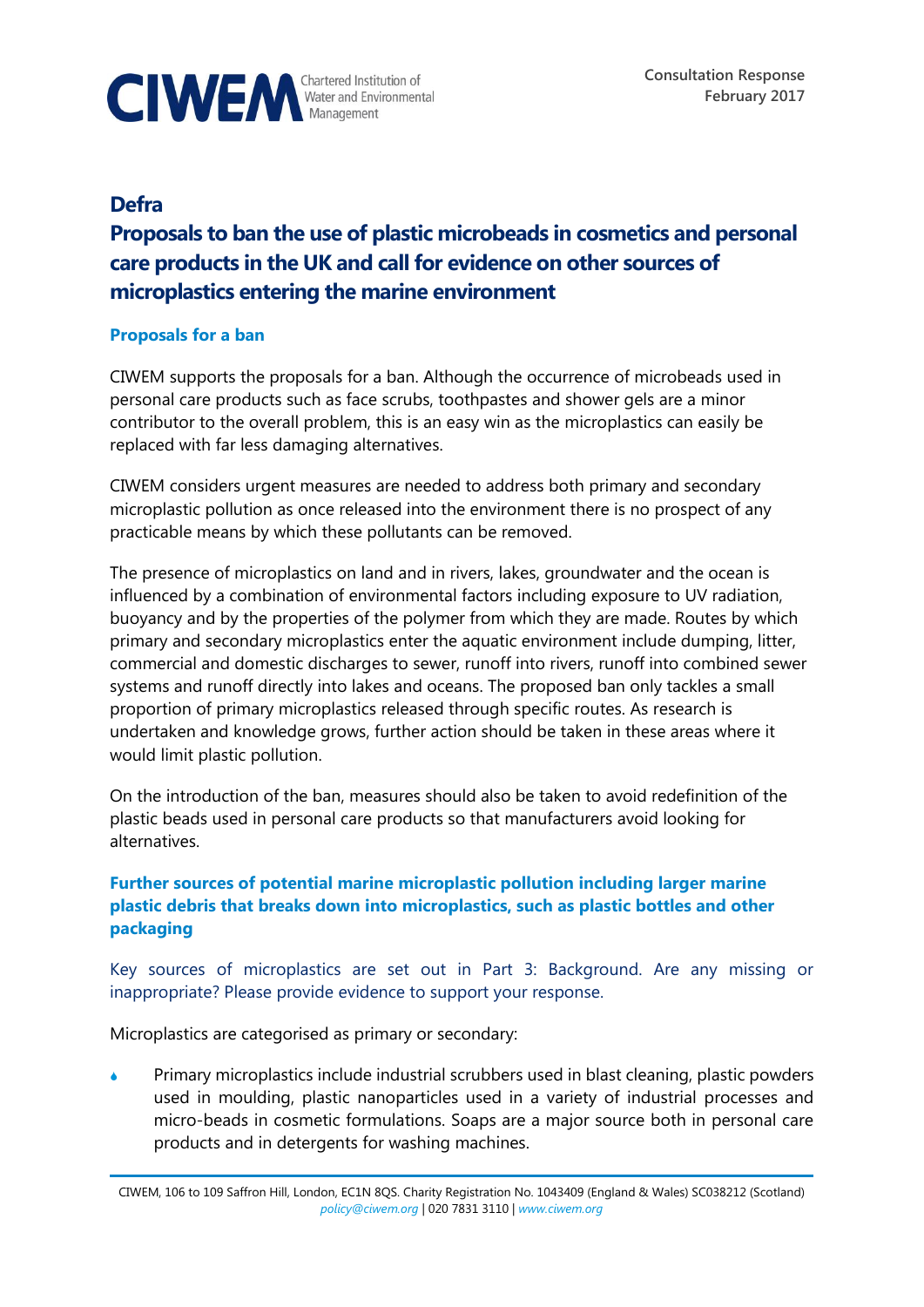Secondary microplastics are formed by the fragmentation and weathering of larger plastic items during the use of products such as textiles, paint and tyres, or once these or other plastic items (bags, bottles etc.) have been released into the environment.

The plastic waste problem is growing rapidly in developing countries, partly due to increased affordability of products made from plastic and partly due to vastly inadequate infrastructure to manage the waste problem.

### b. Which sources of microplastic pose the greatest risks to the marine environment? Please provide evidence to support your response.

Many microplastic particles are found suspended in the water, where they can enter the food chain through ingestion by filter feeders, ranging from zoo plankton to baleen whales or ingested by benthic species where particles sink to the bottom. Although most research has focused on marine environments, freshwater systems may be at greater risk being typically smaller and closer to point sources.

Data on the biological effects of microplastics in freshwater species is completely lacking. The accumulation of other freshwater contaminants on microplastics is of special interest because ingestion might increase the chemical exposure. Data is unavailable on this important issue.

The adverse environmental effects of the polymers and additives which make up the microplastics are not fully known. Organisms that ingest microplastics particles lack a digestive system that can degrade them. Fibres can, however, clump and knot blocking the digestive tract of small organisms in a similar way that larger plastics do in larger organisms. Also the nutrition of small organisms is potentially undermined if they mistake plastics for food.

The toxic or hormonal disruptive effects of microplastics are attributed by UNEP to persistent organic pollutants (POPs) that may be used as additives in plastic manufacture and to the ability of microplastic particles to attract and concentrate harmful organic pollutants with which they come into contact. Additives used in manufacture include, polychlorinated biphenyls (PCBs), polybrominated diphenyl ethers (PBDEs), perfluorooctanoic acid (PFOA), bis-phenol A (BPA) and phthalate plasticisers. Microplastics could also provide a medium for exotic species and pathogens, for example microorganisms developing biofilms on microplastics particles.

The proportions of different microplastics in sewage and run off differs substantially from those in the oceans as there has generally been less opportunity for the breakdown of larger plastic fragments into secondary microplastics. Removal of microplastics by conventional primary and secondary wastewater treatment technologies, although very high overall, is highly dependent on the density and size of particle<sup>ii</sup>.

Primary microplastics are not captured by the screens at wastewater treatment works and are therefore discharged from the works into surface water as part of effluent discharge. Where they are trapped in the organic biomass they would end up in the sludge. Most of the microplastics in the oceans are from both sewage and effluent discharge to surface water, indirectly to the marine environment and directly as part of sea outfalls.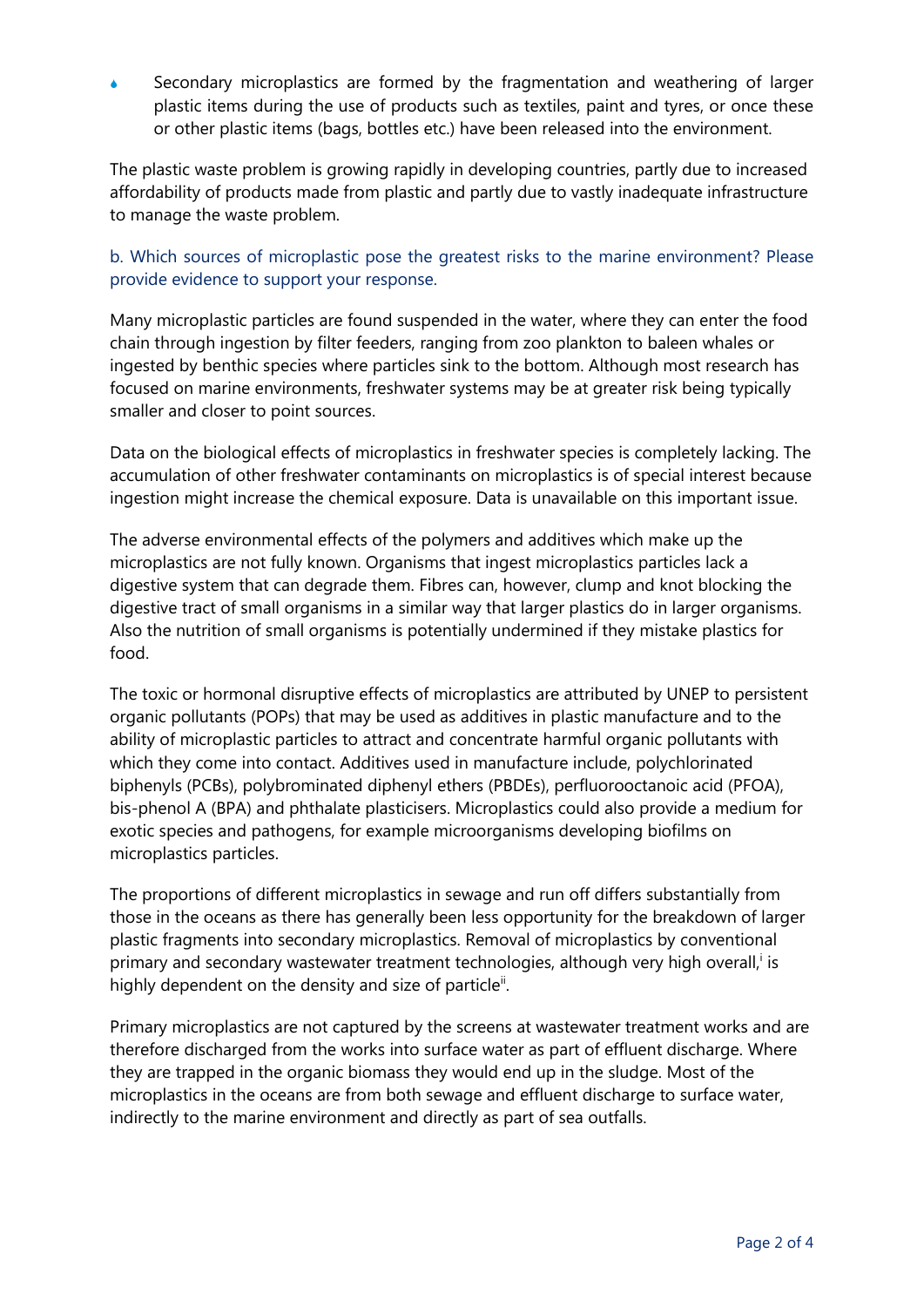That which is removed becomes concentrated in sewage sludge and can create its own problems. If spread to land, microplastics may eventually be, in part, returned to the aquatic environment. The possible negative environmental impact associated with the application of sewage sludge containing microplastics to farmland has not been extensively researched.

Microplastics degrade slowly and as a result can accumulate in the soil. Their decomposition in soil may release POPs present in the microplastics, and thereby enter the human food chain via the crops. POPs have been shown to be taken up by plants, but at a lower rate than heavy metals for example.

#### c. How should sources be prioritised for action? Please explain your response.

Data is lacking on the impacts of different microplastics. Establishing baseline data on which are the most damaging and under what conditions will require a collaborative effort by environmental scientists from diverse disciplines. CIWEM proposes a review of existing research as well as additional new research into:

- 1. The pathways by which microplastics leach into the environment.
- 2. The decomposition and fragmentation of plastics in the environment.
- 3. Environmental impacts: including the toxicity/ hormonal disruptive effects and breakdown of persistent organic pollutants (POPs) present in plastics and the ability of specific microplastics to concentrate pollutants in the water with which they come into contact, the biological effects of microplastics in freshwater species and accumulation in freshwater environments.
- 4. Treatment: The efficacy of water treatment processes in removing microplastics and the consequences of microplastics being ingested in drinking water. As many water treatment processes already have substantial capabilities for removing protozoa this requires a focus on very small microplastic fragments in particular those of less than 5µm. Microplastic removal in domestic appliances such as washing machines and in wastewater treatment, their concentration in sludge and the consequences of applying that sludge to land.

#### d. What possible interventions could be developed to reduce these risks and how might the cost of these interventions be minimised? What is the likely impact on industry of these interventions? Please explain your response

Initiatives to date, whilst welcome, fall far short of what is needed to bring the problem of microplastics under control. Governments, international bodies, universities, plastics manufacturers, consumers and companies using plastics in their products all need to play their part.

Once the risks have been identified then the government can use interventions such as incentives (financial or otherwise) for the use of viable plastics or plastic alternatives that are shown to be less damaging and discourage the use of specific additives and polymers shown to be particularly damaging. This could be financial or could be a ban on the use of specific plastics for specific applications.